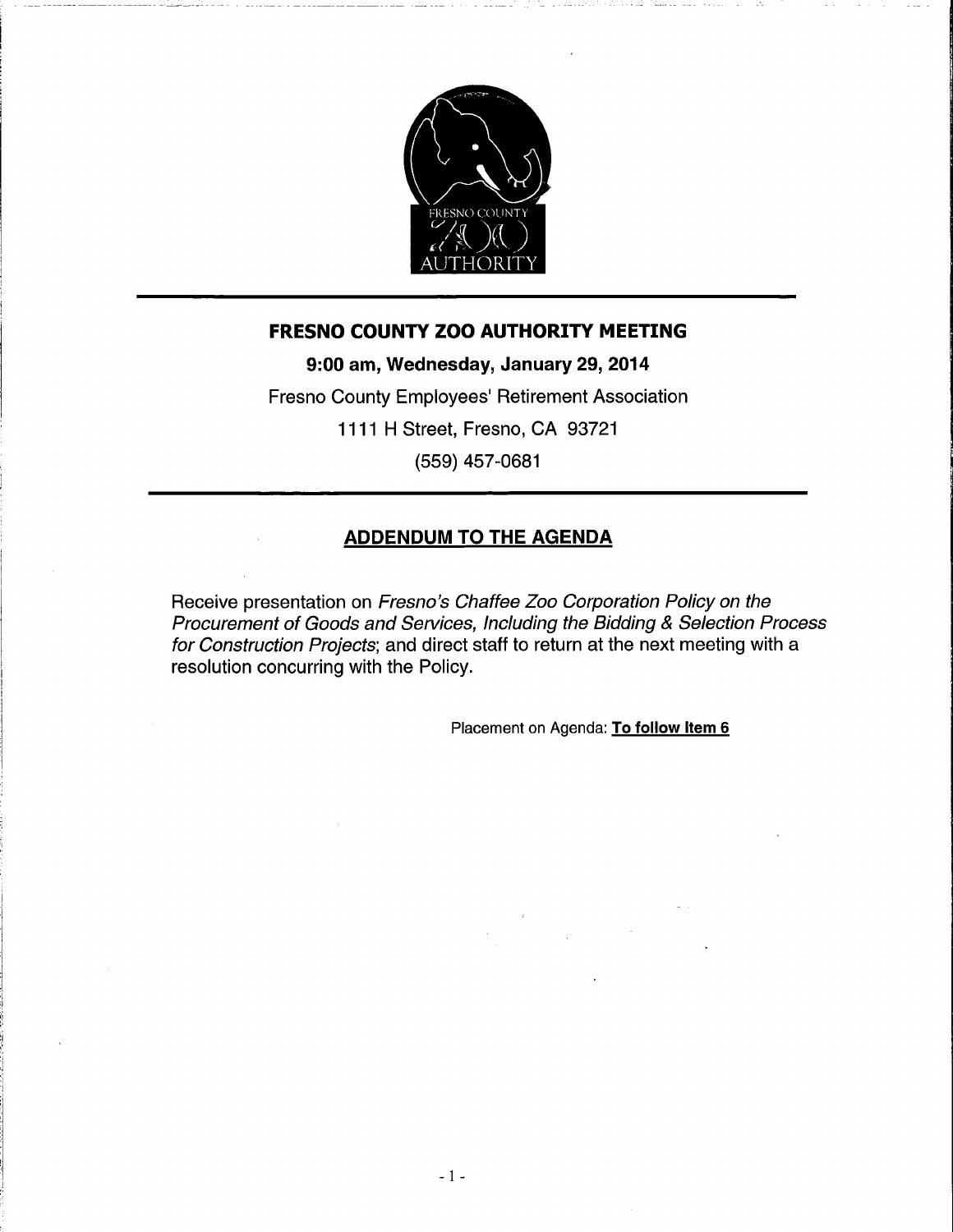**Fresno's Chaffee Zoo Corporation Policy on the Procurement of Goods and Services, Including the Bidding & Selection Process for Construction Projects**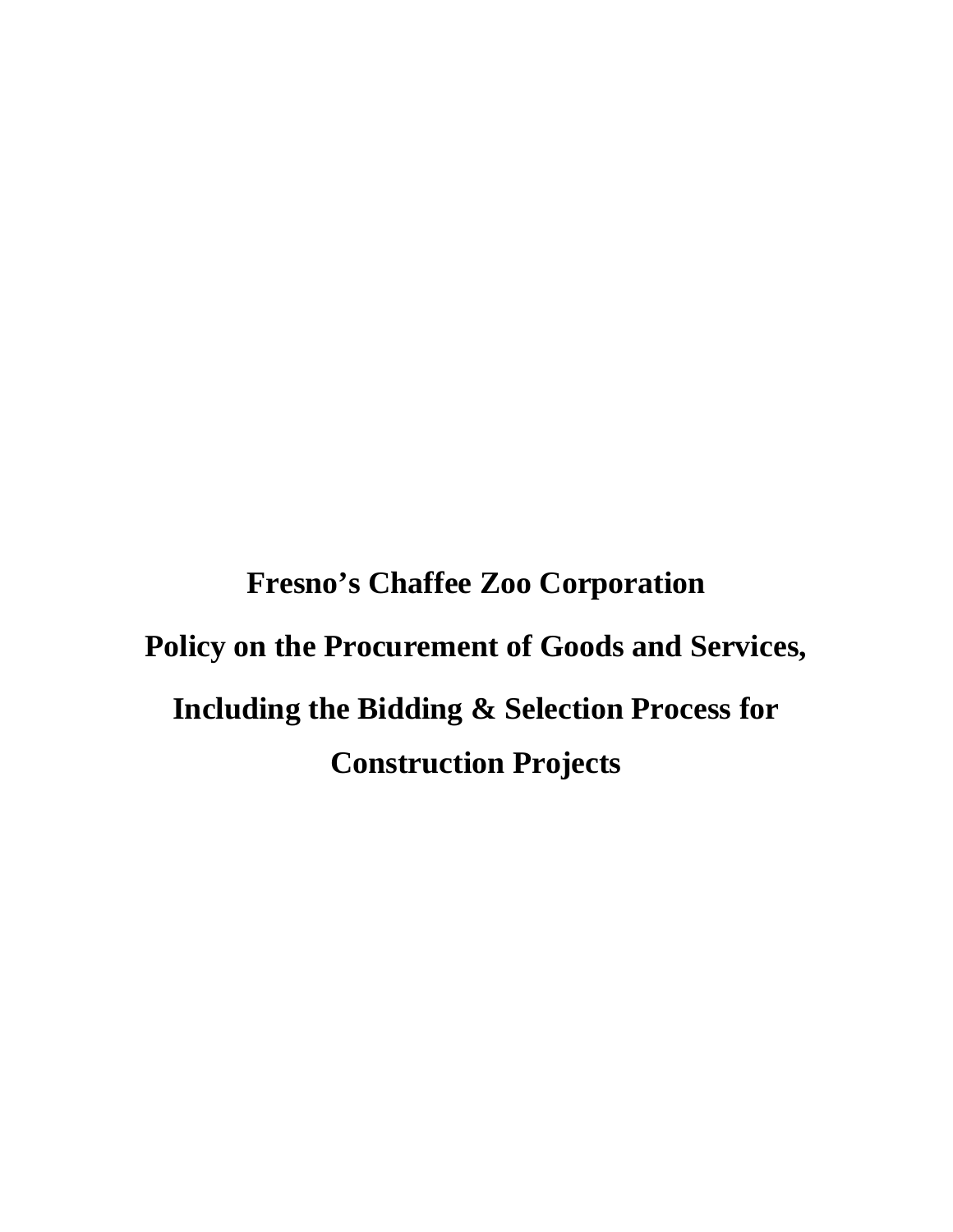# **Table of Contents**

| Section 4 Negotiated Purchases of Goods, Services and Capital Improvement Projects 3 |
|--------------------------------------------------------------------------------------|
|                                                                                      |
|                                                                                      |
|                                                                                      |
|                                                                                      |
|                                                                                      |
|                                                                                      |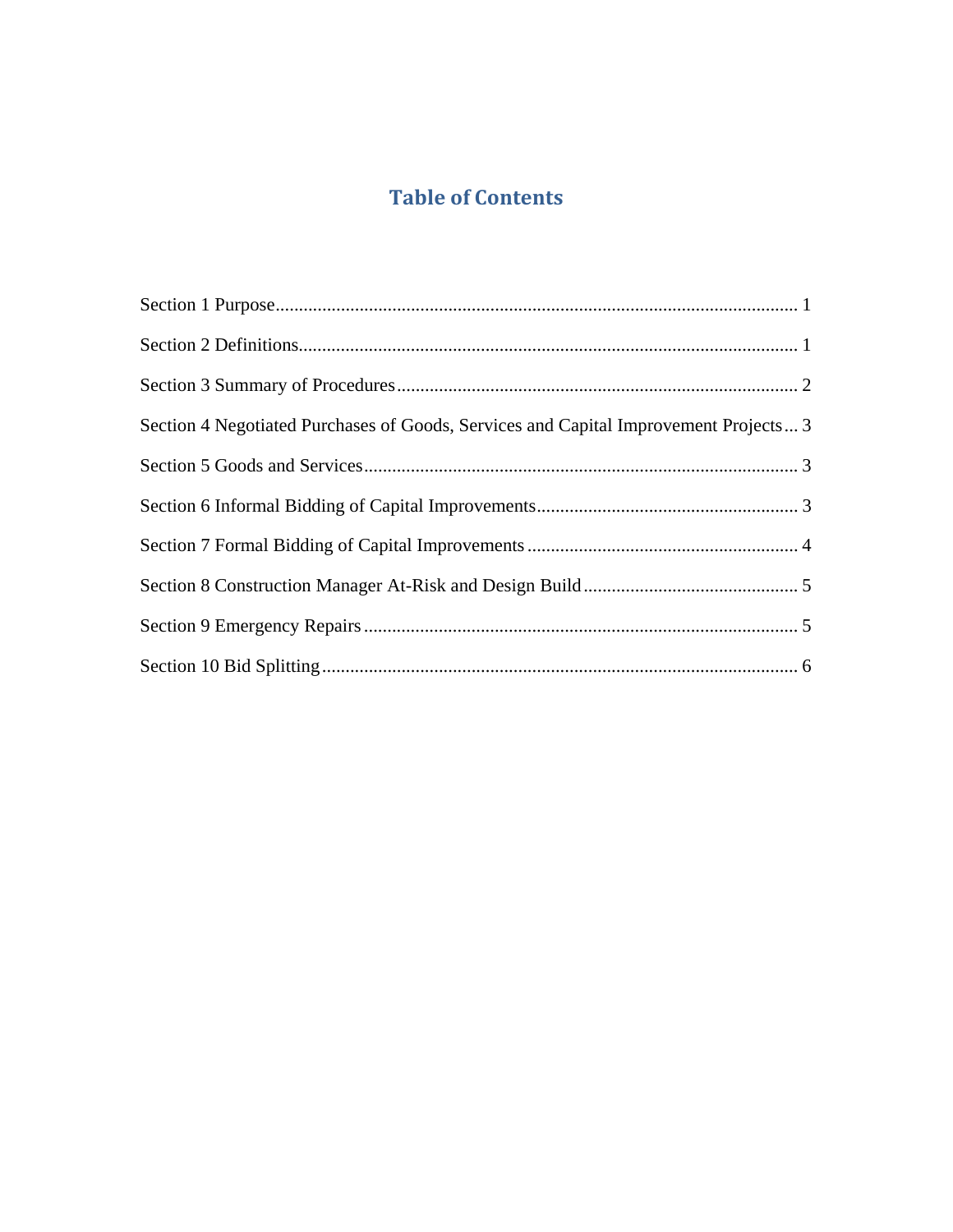

#### **Section 1 Purpose**

As a matter of best serving the needs of the Fresno County community and prudently using Measure Z Funds, Fresno's Chaffee Zoo Corporation ("ZooCorp") is adopting this policy for the procurement of goods, services and capital improvement projects. This policy is intended to provide guidance to ZooCorp representatives throughout the bidding and selection process. This policy is not intended to provide any rights, contractual or otherwise, to any person or entity. Furthermore, ZooCorp retains the right to interpret the provisions of this policy in the event of any dispute in the bidding and selection process.

 The ZooCorp, on an annual basis and in consultation with Representatives of the Construction Industry, will evaluate the effectiveness and efficiency of these policies and will make changes intended to improve the procedures.

## **Section 2 Definitions**

**Capital Improvement Project -** Construction, reconstruction, erection, alteration, renovation, improvement, demolition, and/or repair work on a property that will enhance the property's value or increase its useful life.

**Construction Manager at Risk with Guaranteed Maximum Pricing (CM) -** A construction project delivery system where a Contractor is selected to review and participate in the production of the construction documents and who agrees upon a Guaranteed Maximum Price to perform the work.

**Contractor(s) -** A person or company that undertakes a contract to provide materials and/or labor to complete a construction project.

**Design Build (DB) -** A construction project delivery system where the design and construction aspects are contracted with a single entity.

**Disabled Veteran Business Entity (DVBE) -** A business entity certified by the California State Office of Small Business & Disabled Veteran Business Enterprise Services (OSDS) as owned by a disabled veteran.

**Goods -** Tangible materials, products and equipment not associated with a capital improvement project.

**Formal Bid Process -** Used to procure Capital Improvement Projects with an estimated cost greater than \$500,001.

**Informal Bid Process -** Used to procure minor Capital Improvement Projects with an estimated cost between \$100,001 and \$500,000.

**Local Business Entity -** Any business entity that has its primary home office located in Fresno County.

**Negotiated Process -** A procurement process where a vendor is contacted and the services and pricing is arranged without a formal or informal bidding process.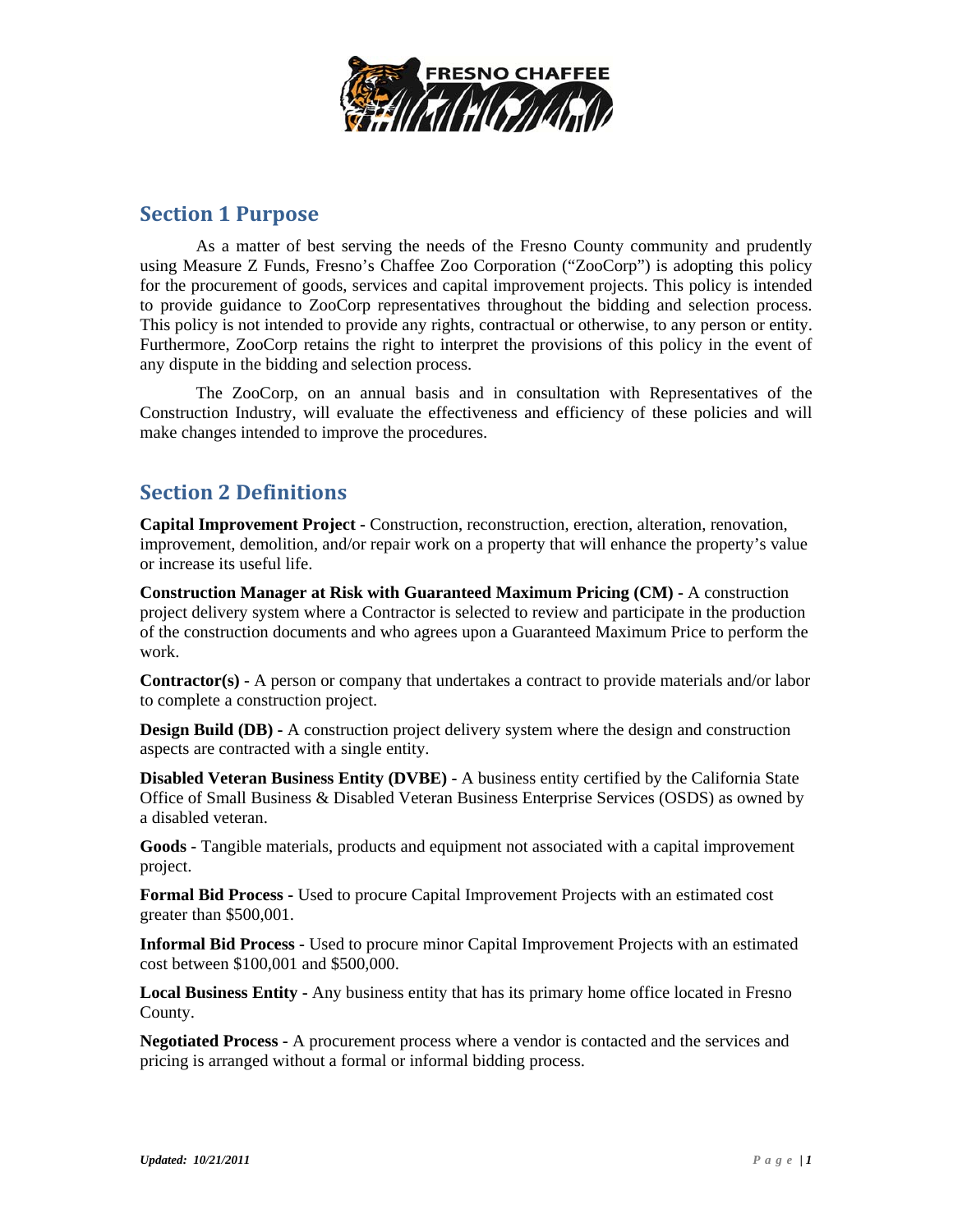

**Preferred Business Entity -** Any business certified by the State of California, OSDS, as owned by a Disabled Veteran Business or Small Business Enterprise or a Local Business Entity as defined in this document.

**Prevailing Wage** - The general prevailing rate of wages identified by the Director of the Department of Industrial Relations of the State of California pursuant to section 1770 of the Labor Code

**Representative of the Construction Industry - A general Contractor, Trade Contractor, or labor** representative with experience in the field of capital improvement construction projects.

**Request for Proposal (RFP)** - A request issued to suppliers of Goods used to establish pricing.

**Request for Qualifications (RFQ)** - A request issued to Service providers for a statement of qualifications.

**Services -** Intangible products associated with the design, inspection and management of Capital Improvement Projects.

**Small Business Entity - A business entity certified by the California State Office of Small** Business & Disabled Veteran Business Enterprise Services (OSDS) as a small business.

**Specialty Trade Contractor** – Appropriately licensed trade contractors that specialize in providing expertise in the construction of the theming elements of zoo exhibits and attractions.

**Trade Contractor -** Appropriately licensed specialty contractors hired by the ZooCorp, CM or Contractor to perform portions of the work.

**ZooCorp -** The Fresno Chaffee Zoo Corporation, a privately created California public benefit corporation.

### **Section 3 Summary of Procedures**

These procedures are segmented into two different types of purchases and four different levels of costs.

The following is a brief description of purchasing type and cost restrictions.

- Procurement of Goods, Services and Specialty Trade Contractors: Goods and Services costing \$100,000 or less will be procured using a negotiated process. For Goods and Services costing more than \$100,000, there will be a formal RFQ/RFP process.
- Procurement of Capital Improvement Projects: Capital Improvement Projects estimated to cost \$100,000 or less will be procured using the Negotiated Process. For projects between \$100,001 and \$500,000 the Informal Bid Process will be used and for projects over \$500,001 the Formal Bid Process will be used. Projects estimated over \$4,000,000 may use the Formal Process, the CM delivery system or the DB delivery system.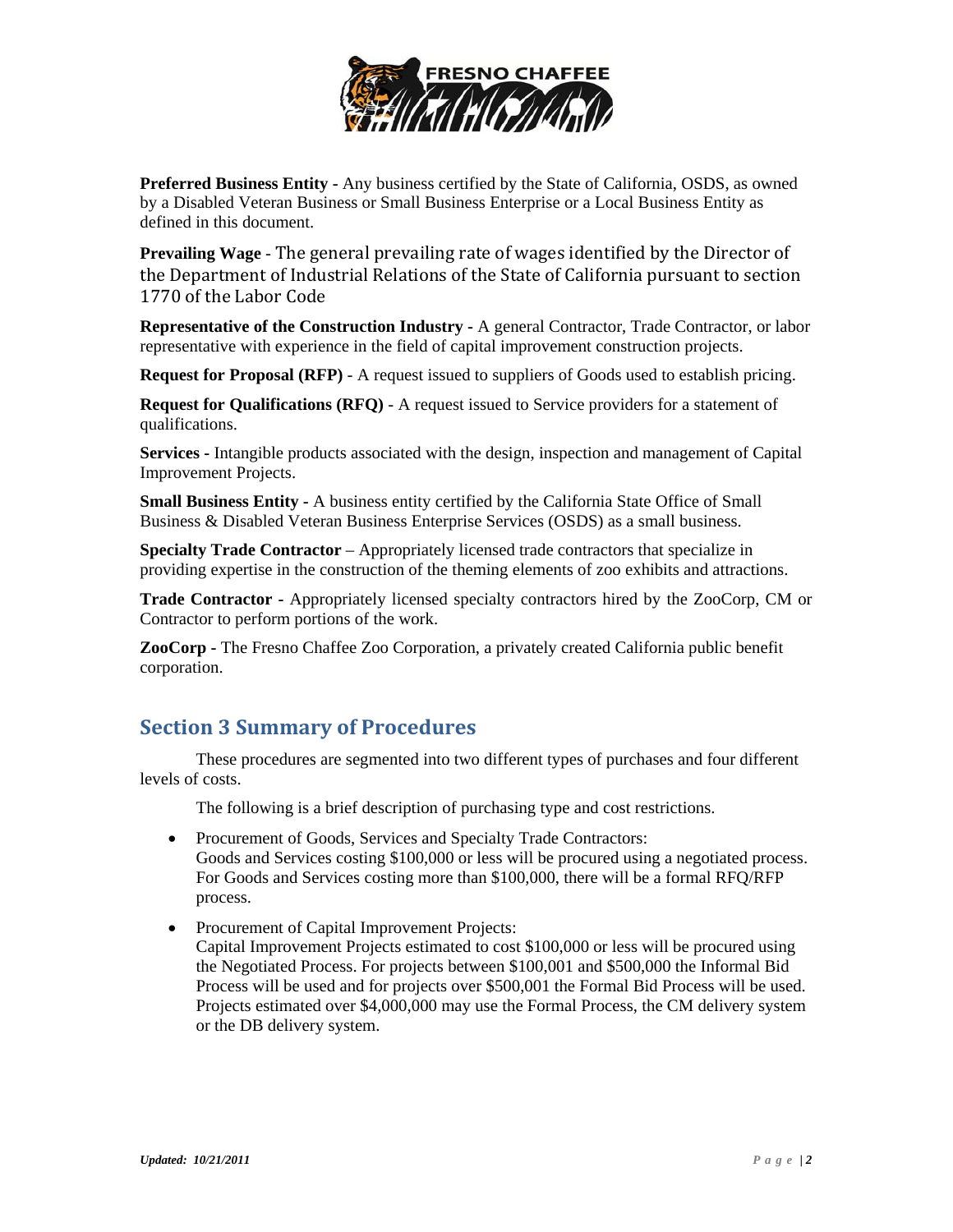

## **Section 4 Negotiated Purchases of Goods, Services and Capital Improvement Projects**

For Goods, Services and Minor Capital Improvement Projects estimated to cost between \$1 and \$100,000, ZooCorp will use the Negotiated process. ZooCorp will contact a vendor or vendors and negotiate the terms to purchase Goods, Services or perform the work on small maintenance or construction projects. No bidding will be required. ZooCorp may also choose to perform the work itself.

#### **Section 5 Goods and Services**

For Goods, Services and Specialty Trade Contractors estimated to cost more than \$100,000, ZooCorp will use a formal RFP process for goods and a RFQ process for services.

ZooCorp will generally:

- Advertise in an appropriate trade publication and local newspapers announcing the RFQ/RFP.
- Contact vendors and suppliers and develop interest in these vendors to participate in the RFQ/RFP process.
- Send a RFQ/RFP to interested vendors at least 30 days prior to bid opening.
- Answer any questions and issue addenda the RFQ/RFP as needed.
- Evaluate submittals and award to the most responsible and responsive proposer.

Preference will be given to Preferred Businesses. Specifics regarding the amount of preference will be included in the RFQ.

This section does not apply to firms providing CM or DB services on capital improvement projects.

#### **Section 6 Informal Bidding of Capital Improvements**

For Capital Improvement Projects estimated to cost between \$100,001 and \$500,000, ZooCorp will use an Informal Bid Process to procure construction projects. ZooCorp will develop and maintain a list of pre-approved general and Trade Contractors using the following procedure:

- In November of each year ZooCorp will announce their intention to prequalify Contractors to be included in a list that will be contacted to bid on minor Capital Improvement construction projects for the following year. The announcement will be sent to a minimum of one trade journal and one local newspaper. See Attachment A, "Announcement of Pre-qualification Procedures for Annual Pre-qualifications".
- Interested Contractors must submit a written request for the pre-qualification questionnaire via mail, email of fax.
- Each Contractor will be required to fill out and return the "Pre-Qualification Questionnaire", see Attachment B.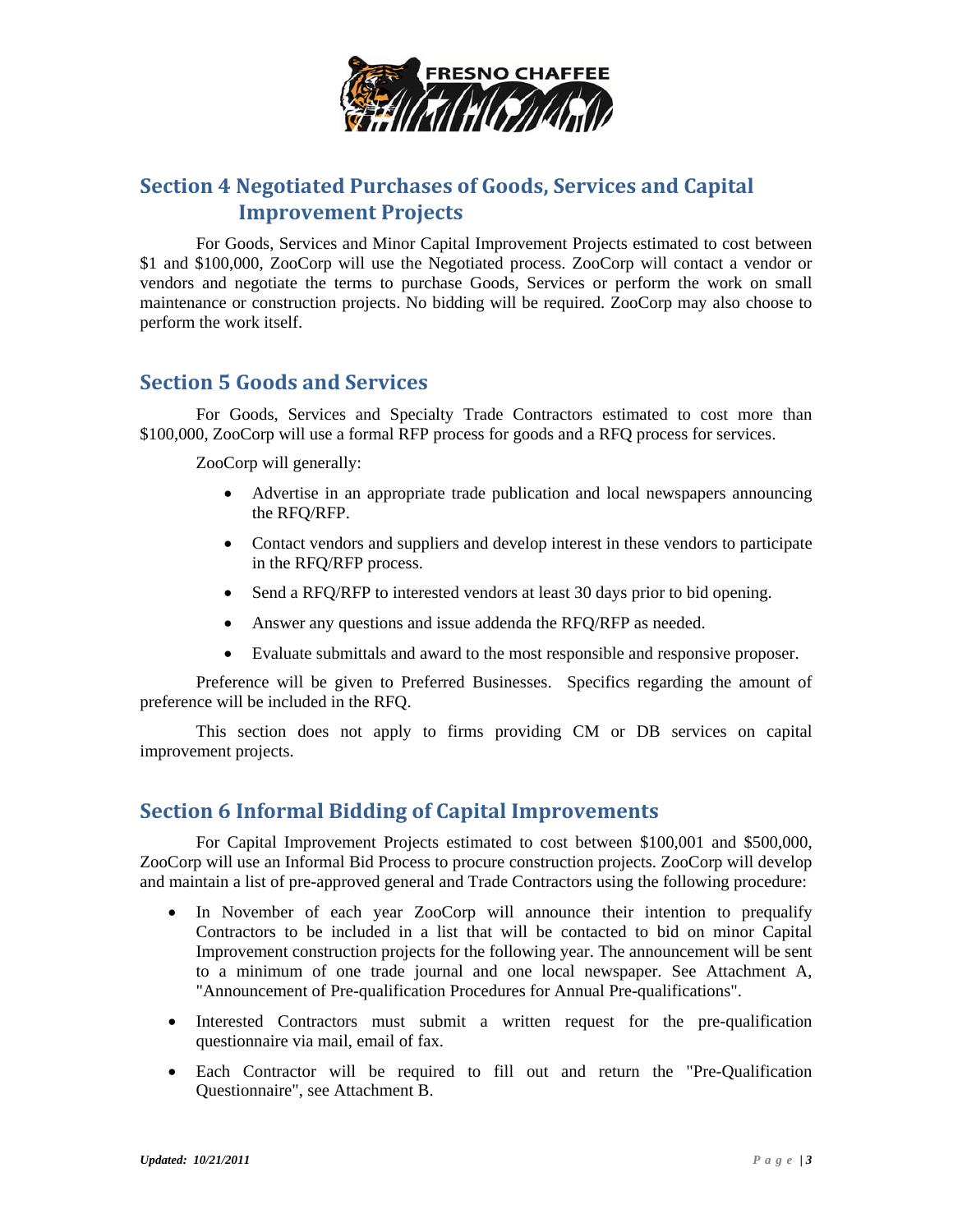

- ZooCorp will then evaluate each questionnaire and maintain a list of all Contractors that have been pre-qualified for a specific category of work.
- A Contractor may be added to ZooCorp's approved Contractors list at any time by submitting the required application.
- At least 10 calendar days prior to bid opening, all Contractors on the list for the category of work to be bid will be sent a notice inviting bids. This notice may also be advertised in a local newspaper or trade journal. This notice will describe the project in general terms, type of contractor's license required, how to obtain more detailed information about the project, and state the time and place for the submission of sealed bids.
- Sealed bids will require a listing of all proposed subcontractors if the value of their contract is greater than one half of one percent (.5%). Listed subcontractors will not be substituted without the expressed written consent of the ZooCorp.
- The ZooCorp will provide plans, specifications and/or direction on the scope of the project that will enable any competent mechanic or builders to carry out the project.
- ZooCorp will hold a public meeting to open sealed bids on the date and time specified on the notice inviting bids and award the project to the most qualified, responsible and responsive low bidder.
- A two percent (2%) bid advantage will be given to Preferred Business Enterprises. The two percent advantage is not accumulative, if a Contractor qualifies as a Preferred Business in more than one category, a maximum of a two percent advantage will be allowed.

### **Section 7 Formal Bidding of Capital Improvements**

For Capital Improvement Projects estimated to cost \$500,001 or more, ZooCorp will use the following formal bidding process:

- Develop a complete set of bid documents for the intended project.
- Obtain the required approvals from the code enforcement authorities having jurisdiction over the Fresno Chaffee Zoo.
- Announce their intention to receive sealed bids for construction of a Capital Improvement Project 30 calendar days prior to bid opening. The announcement will be sent to a minimum of one trade journal and one local newspaper twice within the 30 calendar day time period. The announcement will include the following:
	- $\triangleright$  A brief description of the project.
	- $\triangleright$  Information on how to obtain the bidding documents.
	- $\triangleright$  Information on how to obtain the pre-qualification application. (A sample of the pre-qualification application is included in this document as Attachment B.
	- $\triangleright$  The type of contractor's license required).
	- $\triangleright$  The date and time of the bid opening.
	- $\triangleright$  Requirement for the Contractor to pay the Prevailing Wage for all labor.
	- $\triangleright$  Requirement to list all subcontractors with a contract value greater than .5% at the time of the bid submission, and not substitute listed subcontractors without the expressed written consent of the ZooCorp.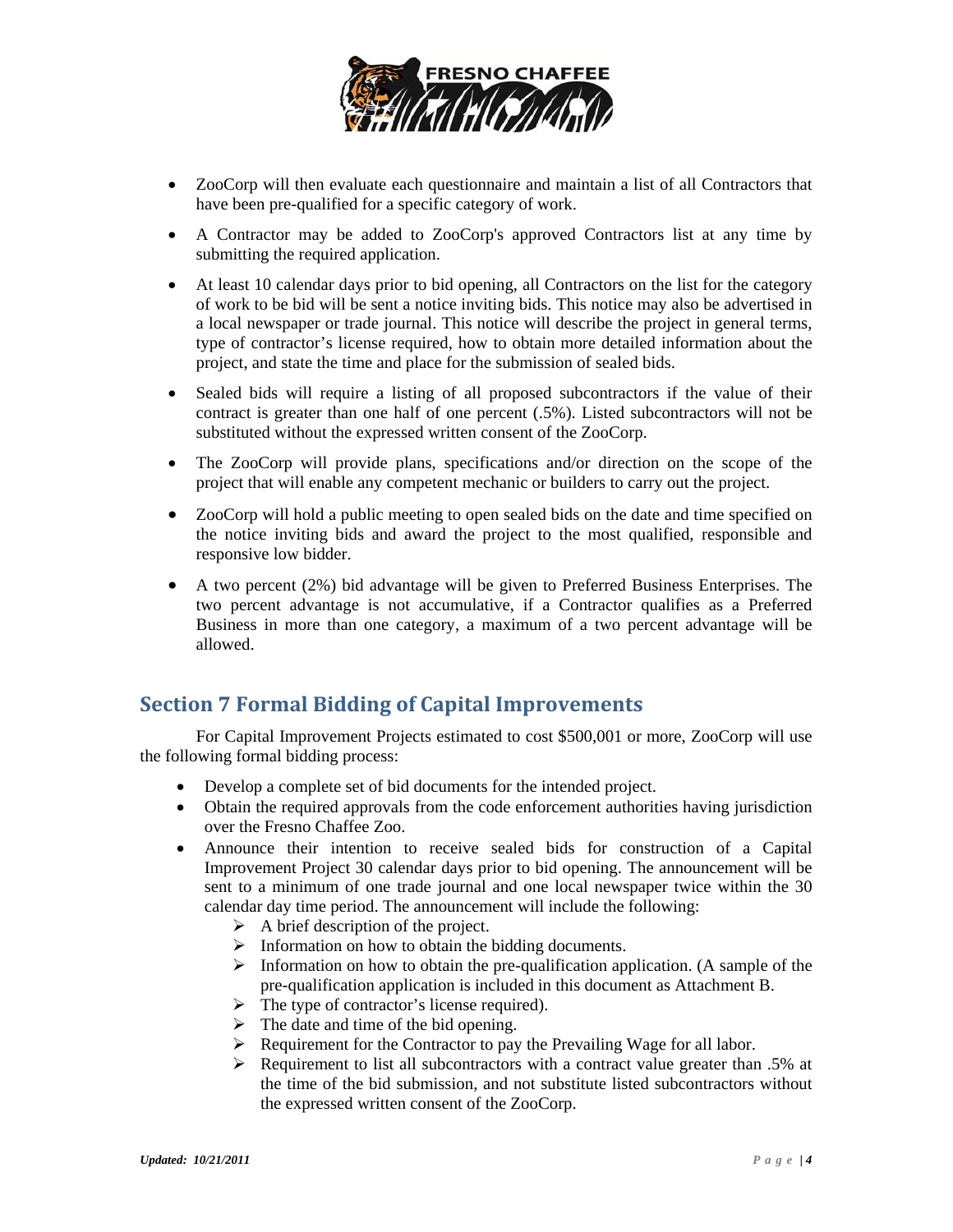

- Evaluate and respond to all pre-bid questions and issue addendums as necessary.
- Publicly open bids and announce an apparent low bidder on the specified date and time.
- Evaluate bids and award the project to the most responsible, responsive and lowest bidder.
- A two percent (2%) bid advantage will be given to Preferred Business Enterprises. The two percent advantage is not accumulative, if a Contractor qualifies as a Preferred Business in more than one category, a maximum of a two percent advantage will be allowed.

#### **Section 8 Construction Manager At‐Risk and Design Build**

For construction projects estimated to cost over \$4,000,000, ZooCorp will evaluate each project to determine the most appropriate delivery method. Possible delivery methods include the Formal Bid Process mentioned above, the CM project delivery method or the DB project delivery method. When using the CM or DB methods, each firm will be required to meet certain selection criteria in addition to providing acceptable pricing. These requirements will be ascertained using a "Request for Qualification" (RFQ). Each firm will respond to the RFQ with a Statement of Qualifications (SOQ).

ZooCorp will announce their intention to procure a Capital Improvement Project using the CM or DB methods in one trade journal and one local newspaper 30 calendar days before submissions of the SOQ. This announcement will appear twice in this 30 day period. The announcement will specify the requirements for the bidding firms and include instructions on how to obtain the RFQ.

The RFQ provided to interested firms will describe the project, including construction budget, preconstruction phase services and construction phase services, the parties' duties and responsibilities and other terms and conditions of the project.

In making a determination with respect to the qualifications and experience of the firms, ZooCorp may request that firms show their experience and quality of work with respect to the construction of exhibits, including the artistry and constructing exhibits consistent with the animals' natural habitats. References and examples of prior work will be required. Other relevant factors will include bonding capability, insurability, safety record, experience and qualifications to perform work for a zoo or a similar operation, no conflict of interest with ZooCorp or its representatives, and commitment to pay prevailing wages. ZooCorp may also require interested firms to interview with ZooCorp representatives.

Preference will be given to Preferred Businesses. Specifics regarding the amount of preference will be included in the RFQ.

### **Section 9 Emergency Repairs**

 In cases of emergency when repair or replacements are necessary, the ZooCorp may proceed at once to replace or repair any facility without adopting plans, specifications, or working details, or giving notice for bids to let contracts. The work may be done by day labor under the direction of the ZooCorp, by contractor, or by a combination of the two.